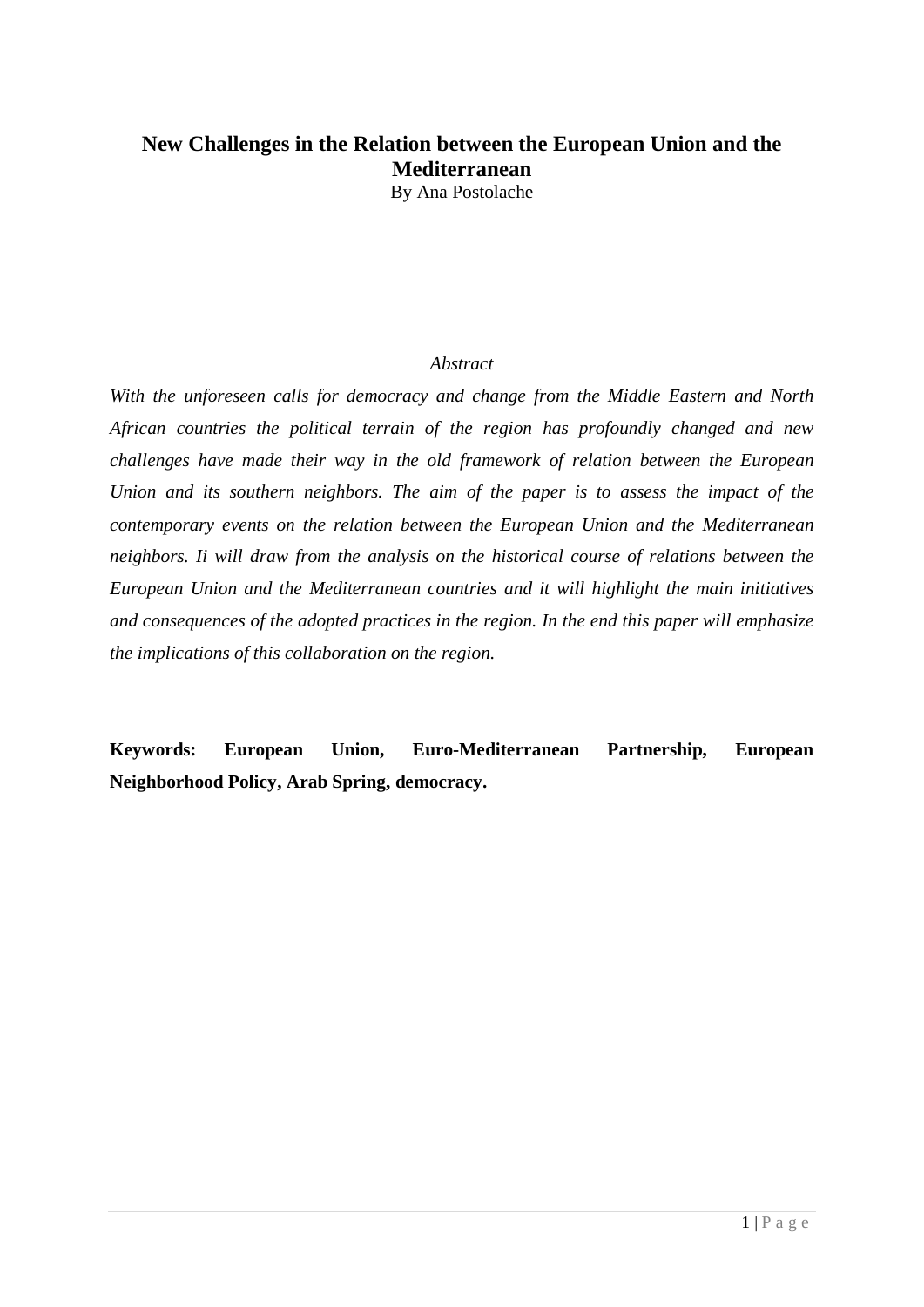#### **Introduction**

Aware of the importance of a stable Neighbourhood the European Union used different policies and instruments, that aimed to bring stability, prosperity, the respect of human rights, the rule of law and good governance in the Mediterranean region. From regional perspectives to individual approaches, from political to socio-economic aspects, the EU has foreshadowed as a prominent and constant player in the region. However, the events that started on December 2010 with the protest of Mohamed Bouazizi against his treatment by the Tunisian police, was not a foreseen event by the long standing partner of the Mediterranean countries. Moreover, the Arab Spring impelled the relation of the Middle East and North Africa countries with the European Union with new dynamics that exceeds the traditional regional boundaries.

To assess the impact of the contemporary events on the relation between the European Union and the Mediterranean, this paper will examine the historical course of relation between the EU and the Mediterranean and it will analyze how the European practices affected the regimes, the economies and the societies of the South. What have been the changes brought by these initiatives, how these practices affected the region and what are the consequences of the adopted practices on the region? Furthermore this paper will analyze the Global Mediterranean Policy, the Euro-Mediterranean Partnership, the European Neighbourhood Policy and the Partnership for Democracy and Shared Prosperity with the Southern Mediterranean as well as what has been achieved, what are the benefits and the costs of the partnership, and what are the new challenges given the Arab uprisings? Last but not least, the paper ill focus on emphasizing the overall implications of this collaboration on the Mediterranean region.

### **The Global Mediterranean Policy**

The first formal attempt of establishing institutional linkages between the European Community and the Mediterranean countries came in the early 1960s when a number of special association and trade agreements were signed with all the Mediterranean countries,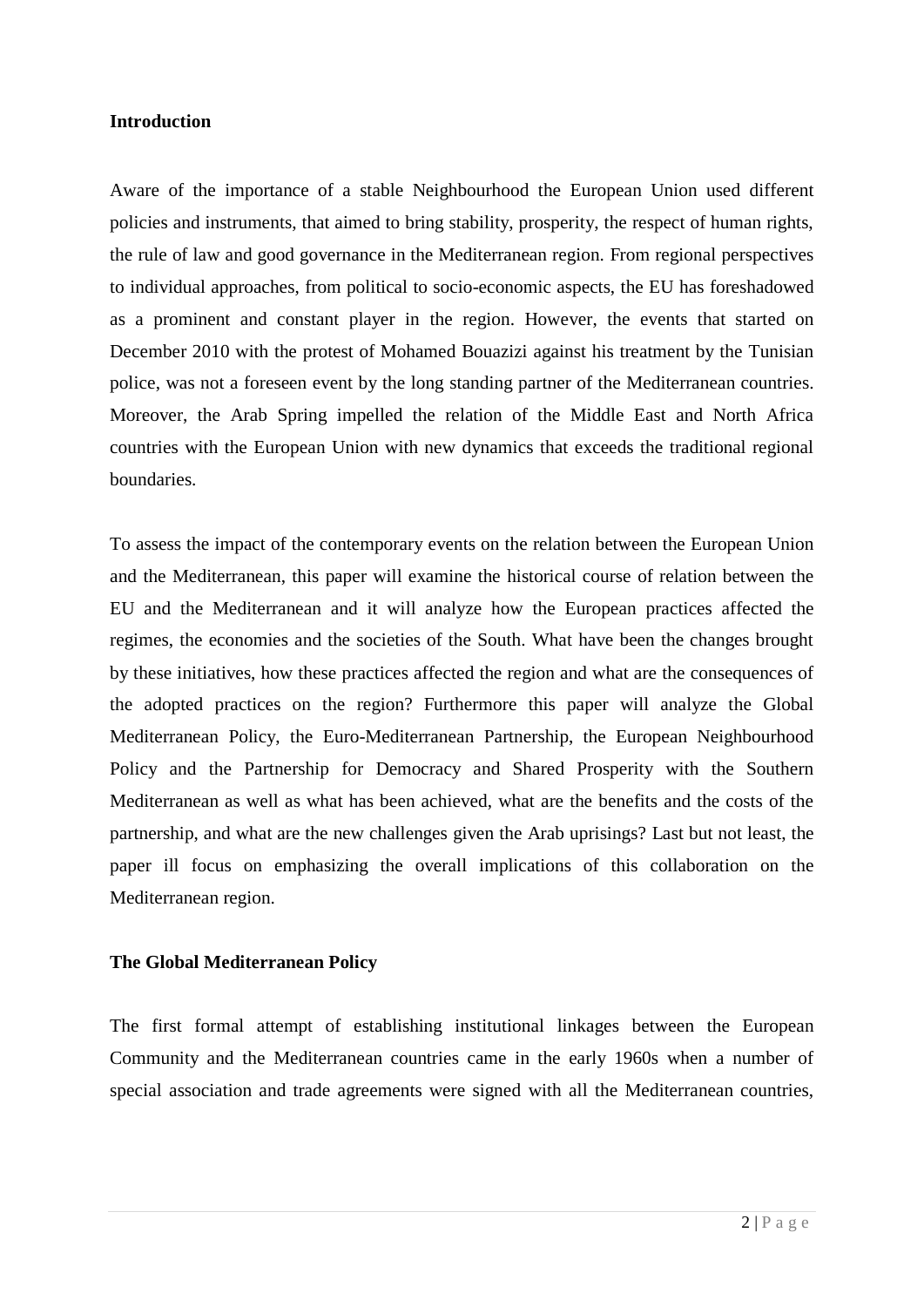except Algeria.<sup>[1](#page-0-0)</sup> In the early 1970s the European Community went further and deepened the relation with the southern Mediterranean states by launching the Global Mediterranean Policy. The novelty brought by the Global Mediterranean Policy was the regional dimension of all the riverian countries. The European Community stressed ″the communalities and the existent linkages among the Mediterranean states″ and emphasized their regional dimension as belonging to a single region, the Mediterranean. In EC's words, the Mediterranean was no longer a generic geographical expression but indicated instead a specific group of countries, roughly homogenous among themselves.<sup>[2](#page-2-0)</sup> The idea of promotion of a regional policy was based on a global approach and a development policy, meant to support its economic progress. The European Community provided unilateral free access to the European market for industrial goods and limited concessions for specific agricultural products originating from the Mediterranean countries. This initial framework was later improved with technical and financial cooperation intended to back economic development and stimulate cooperation between the two shores of the Mediterranean.<sup>[3](#page-2-1)</sup> This initial framework proved to have a positive impact on the trade for the Mediterranean countries by increasing the exports of industrial goods to European Community markets from 1979 onwards. In terms of manufactured products the overall share of total Mediterranean exports doubled from 28 % to 56 % between 1979 and 199[4](#page-2-2).<sup>4</sup>

However through the commercial agreements the European Community was aiming to obtain much more than an ascending trend in the manufactured trade. Relying on the market logic, the EC hoped that the introduction of free trade will oblige the partners to adopt more and more elements of the market economy and to reduce the role of the state in the economy.<sup>[5](#page-2-3)</sup> The European Community believed that the gradual spreading of market forces will have deep effects on the societies as well: it will raise the standard of living of the population, it will create new power centers that will want to participate in the political decision making, it will weaken the role of the military and authoritarian leaders and it will enhance the transparency of the system. Moreover, the policy was aiming to loosen the grip of the various political and

<sup>&</sup>lt;sup>1</sup> Saleh M. Nsouli, Oussama Kanaan, Amer Bisat, "The European Union's new Mediterranean strategy", *Finance* and Development. September 1996, Vol. 33, No. 3, pp. 18-19.

<span id="page-2-0"></span><sup>&</sup>lt;sup>2</sup> Federica Bicchi, "The European Origins of Euro-Mediterranean Practices", *Working Papers*, No. 12, 2004, Centre for the Analysis of Political Change, Berkley California, p. 2.

<span id="page-2-4"></span><span id="page-2-1"></span><sup>3</sup> Ricardo Gomez, ″The EU's Mediterranean Policy: common foreign policy by the backdoor?″, in J. Peterson and H. Sjursen (eds.), *A common Foreign Policy for Europe? Competing vision of the CFSP*, London, New York, Routledge, 1998.

<span id="page-2-2"></span><sup>4</sup> Saleh M. Nsouli, Oussama Kanaan, Amer Bisat, *op. cit.,* p. 19.

<span id="page-2-3"></span><sup>5</sup> Stephen C., Calleya, *Evaluating Euro-Mediterranean Relations*, Routledge, USA and Canada. 2005.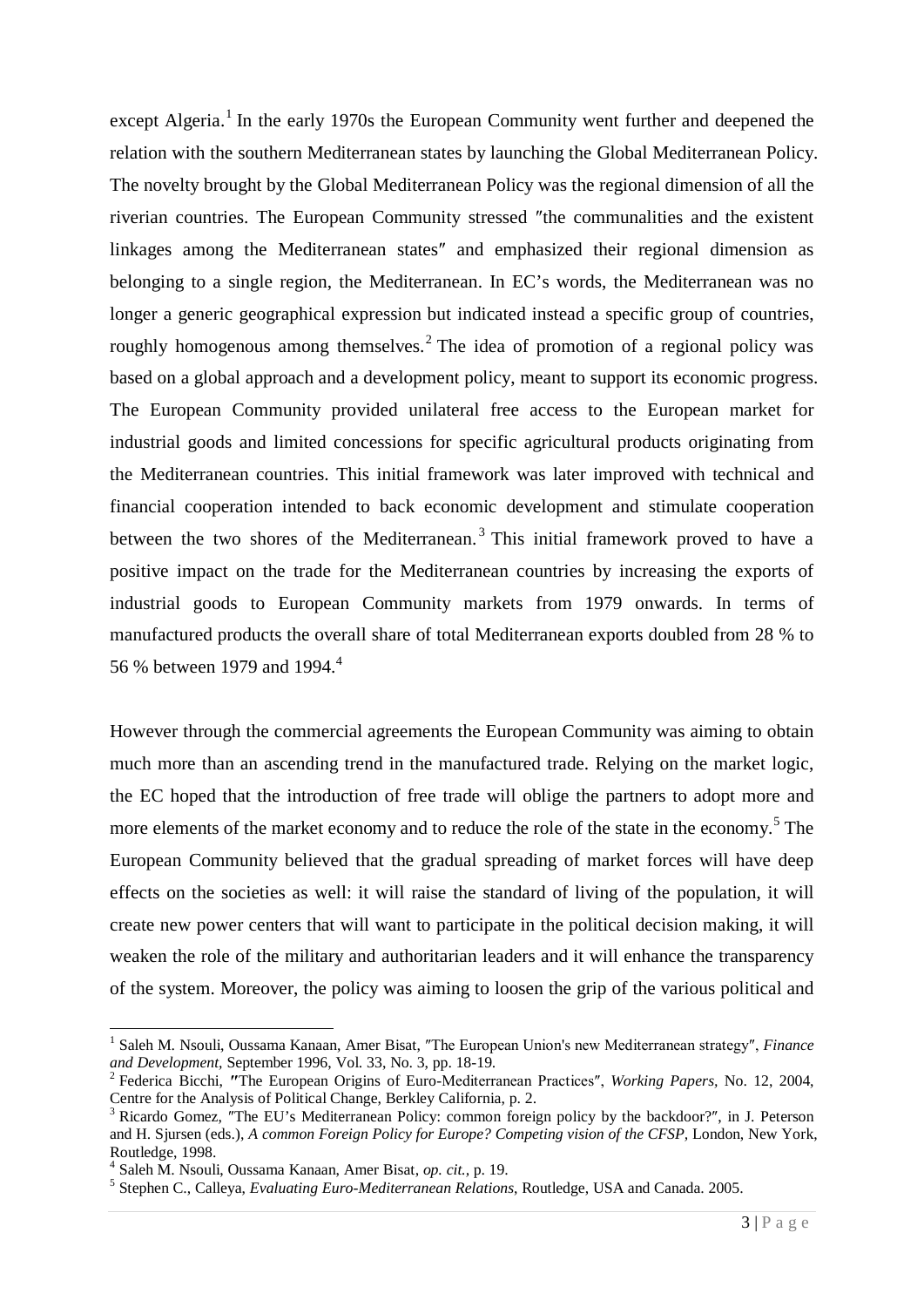family networks that were present in the economic and business affairs. Although this logic seemed to be pragmatic and correct, the reform was impossible to be done without the help of the political elites of the region. The Mediterranean countries, and especially their leaders did not acknowledged that they have to contribute themselves to the good of their societies and that such reforms mean more prosperity, better education and less social tensions and unrest.

With all the difficulties, the dialogue between the two parts of the Mediterranean continued with the establishment of structural funds in 1988. Also, the European Community supported the establishment of the Arab-Maghreb Union as a means of advocating political dialogue and possibly regional integration. In parallel, individual EC states launched the "5+5" dialogue<sup>[6](#page-2-4)</sup> which brought five countries from Europe<sup>[7](#page-3-0)</sup> and five from the Maghreb<sup>[8](#page-3-1)</sup> together with the aim of developing political dialogue and cooperation.

Although the European Community deployed considerable expenses of effort and resources, both human and financial, the only prominent influence was registered in the economic relations between the two regions. The additional effects on the regimes or the population welfare of the region were inconsistent. There were no notable changes in the employment rate or the level of poverty, neither in the democratization of the region or the transparency of the systems.

# **The Barcelona Declaration and the Euro-Mediterranean Partnership**

The broad idea of a Mediterranean region introduced by the Global Mediterranean Policy, had survived and was taken up again, with a new momentum, in the early 1990s when a comprehensive Euro-Mediterranean concept was developed, based on more interaction between Europe and the Mediterranean.

Launched in November 1995, the Barcelona Declaration represents the cornerstone of the EU-Mediterranean relations.<sup>[9](#page-3-2)</sup> The Declaration formulated the common objective of "turning the Mediterranean basin into an area of dialogue, exchange and cooperation, guaranteeing peace,

<span id="page-3-3"></span> <sup>6</sup> Martin Ortega (ed.), ″The European Union and the crises in the Middle East″, in *Chaillot Paper,* No. 62, Paris, 2003.

<span id="page-3-0"></span>Italy, France, Spain, Portugal, Malta.

<span id="page-3-1"></span><sup>8</sup> Algeria, Libya, Morocco, Mauritania, Tunisia.

<span id="page-3-2"></span><sup>9</sup> Asli Süel, ″From the Euro-Mediterranean Partnership to the Union for the Mediterranean″, *Perceptions,* Winter 2008, p. 90.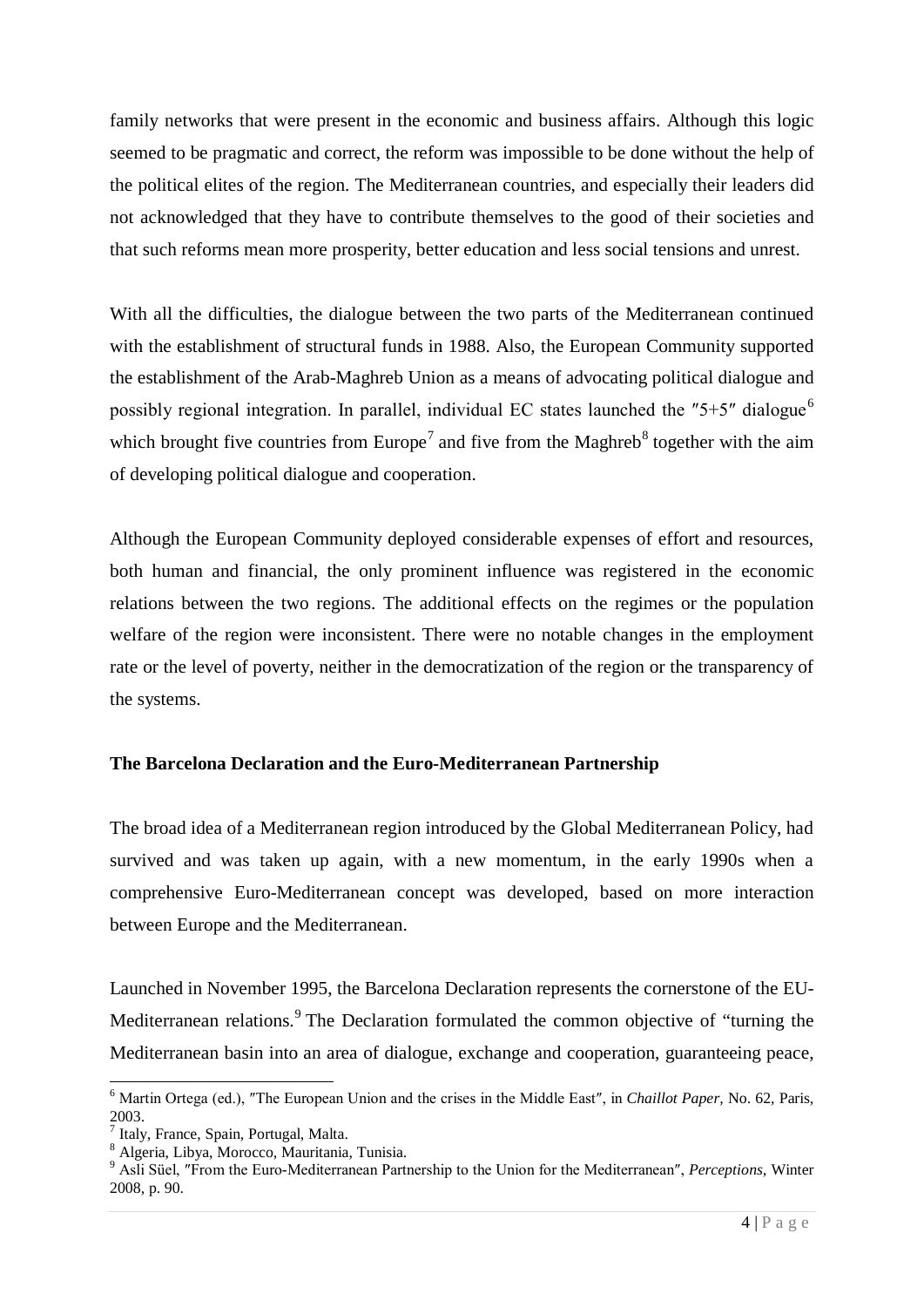stability and prosperity". The Euro-Mediterranean Partnership established a multilateral framework of relation and represented a true novelty and a crucial step in the direction of creating a Mediterranean region. The Partnership brought together all of the EU 15 member states and 12 Mediterranean countries.<sup>[10](#page-3-3)</sup>

The new strategy did not represent a break with the past, but rather a reinforcement of the past efforts.<sup>[11](#page-4-0)</sup> The strategy was aiming to reach more ambitious objectives than the previous attempts, to stimulate the change and adjustments on the southern shores, to open up societies through dialogue, trade, private investments, movement of people and freedom of information. The Euro-Mediterranean Partnership was covering extensive areas and was structured in three main *baskets*: the ″Political and Security Partnership″, the ″Economic Partnership″ and the ″Social and Cultural Partnership″. The first dimension emphasized the need to foster cooperation on political and security issues, with important partnership-building measures. The Political and Security Partnership encompassed stringent issues as the fight against terrorism<sup>[12](#page-4-1)</sup>, crisis management and conflict prevention, civil protection and good governance, political reform and promotion of human rights. The second dimension of the Partnership strived to enhance economic and financial cooperation and aimed to create an area of shared prosperity through sustainable and balanced socio-economic development by fostering economic transition in three important ways: favoring the economic condition for growth, reforming key sectors and establishing a free trade area by 2010. The third *basket* of the Partnership aimed to enhance the cultural and intercultural dialogue, bringing people and organizations closer together, from the both sides of the Mediterranean. It emphasized the importance of cultural dialogue, the respect for fundamental rights, the essential contribution that the civil society can make to the EMP and the need for cooperation in the field of immigration, fight against terrorism, international crime and corruption.<sup>[13](#page-4-2)</sup>

Assessing the Barcelona Process and its effects on the Mediterranean region we can distinguish some successes but with extremely modest results compared to the costs of the

<span id="page-4-3"></span><sup>&</sup>lt;sup>10</sup> Morocco, Algeria, Tunisia, Egypt, Jordan, Israel, Syria, Lebanon, the Palestinian Authority, Turkey, Cyprus and Malta. (After the enlargement from 2004 of Cyprus and Malta, the number of Mediterranean partners reduced to ten).

<span id="page-4-0"></span><sup>11</sup> Saleh M. Nsouli, Oussama Kanaan, Amer Bisat, *op. cit.,* pp. 18-19. <sup>12</sup> Asli Süel, *op. cit.,* p. 89.

<span id="page-4-1"></span>

<span id="page-4-2"></span><sup>&</sup>lt;sup>13</sup> European Commission, *Barcelona Declaration adopted at the Euro-Mediterranean Conference*, Brussels, available at [http://trade.ec.europa.eu/doclib/docs/2005/july/tradoc\\_124236.pdf.](http://trade.ec.europa.eu/doclib/docs/2005/july/tradoc_124236.pdf)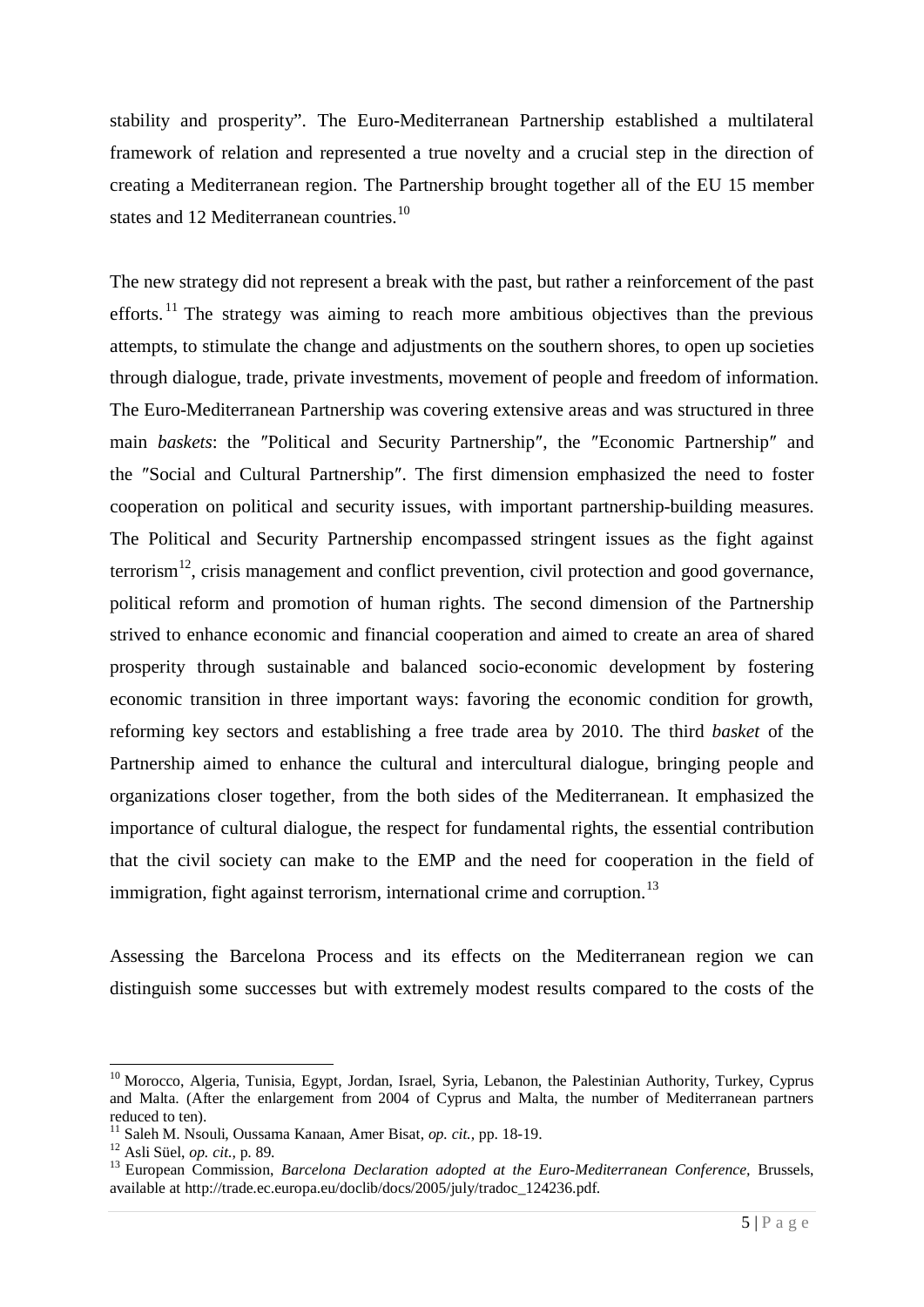process.<sup>[14](#page-4-3)</sup> The primary success of the EMP, which otherwise did not involve any cost from the Mediterranean, was that it was the only political institution which managed to continue bringing Mediterranean states together for specific cooperation schemes.<sup>[15](#page-5-0)</sup> The partnership made it possible to deal with regional questions collectively and therefore the Union contributed to the definition of a neighboring region. The Union contributed to the awareness of the region throughout the EU, especially in countries that are not riparian or do not historically have links with the region.<sup>[16](#page-5-1)</sup>

Furthermore, the fastest improving field of the partnership is the trade policy, mostly owing its development to the EU's economic aspiration regarding the region. Extensive trade liberalization is considered one of the most direct and tangible consequence of the Mediterranean Partnership for the Mediterranean countries, with important economic and legal implications (changes in trade flows and prices, ratification of international conventions and their reflection in the national legislation).<sup>[17](#page-5-2)</sup> The creation of free trade areas with the EU is considered as a first step of integrating southern Mediterranean economies into the world economy. However, the effects of the Euro-Mediterranean Free Trade Areas implied also numerous transitional costs as considerable administrative difficulties.<sup>[18](#page-5-3)</sup>

In line with the positive achivments several projects on culture and education have been successfully implemented. Also, the European Union involvement in the region led to the creation of the academia and civil society networks. This aspect can be qualified as an extremely important step given the previous situation of the region and their absolute absence. Also, the EU assistance considerably increased under the new Mediterranean Policy. Orientated towards structural adjustments, economic reform, health care and education, the European Union assistance succeeded to respond effectively to the financial needs of the Mediterranean countries.

 <sup>14</sup> Annette Jünnemann, 2004, *Euro-Mediterranean Relations after September 11. International, Regional and Domestic Dynamics*, London, Frank Cass.

<span id="page-5-0"></span><sup>&</sup>lt;sup>15</sup> Michael Emerson, Gergena Noutcheva, "From Barcelona Process to Neighbourhood Policy, Assessments and Open Issues″, CEPS Working Document, No. 220, March 2005, p. 9.

<span id="page-5-1"></span><sup>16</sup> Ortega, Martin, ″Some Comments on the European Union's Mediterranean Policy″, *Chaillot Paper*, No. 64, October 2003, EU Institute for Security Studies, Paris, p. 2.

<span id="page-5-2"></span><sup>&</sup>lt;sup>17</sup> Ivan Martin, "The Social Impact of Euro-Mediterranean Free Trade Areas: A first approach with special reference to the case of Morocco″, *Mediterranean Politics,* Vol. 9, No. 3 (Autumn 2004), p. 442.

<span id="page-5-3"></span><sup>18</sup> Henri Ghesquiere, ″Impact of European Union Association Agreements on Mediterranean Countries″, *IMF Working Paper,* August 1998, p. 5.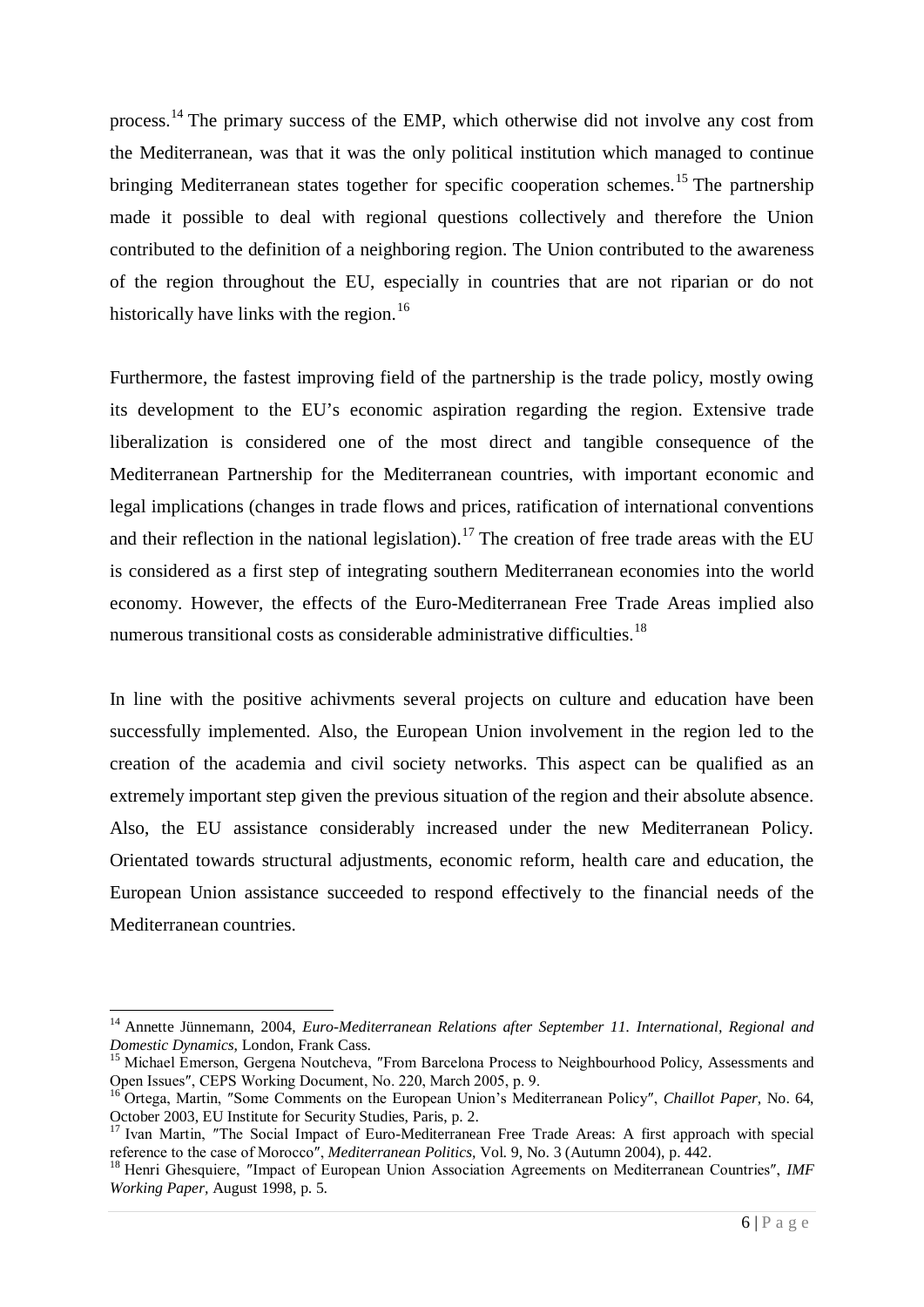However, despite these modest achievements, the European Union was criticized by prioritizing structural reforms and trade liberalisation rather than political liberalization. Furthermore, despite the big hopes, the policy headings under the security chapter have made the least progress of all. The European Union favored security and regime stability in the short run, at the expense of the long-term goal of democratisation and proliferation of human rights norms.<sup>[19](#page-5-2)</sup> Although both bilateral Association Agreements between the EU and each country and multilateral documents attached great importance to progress of democracy and human rights, in practice the EU has not shown any determination to see that such undertakings are respected.

### **The European Neighbourhood Policy**

After the inconsistencies of the Barcelona Declaration, the European Commission launched a new major initiative to reinforce the relation with the southern Neighbours. Launched in 2004, the European Neighbourhood Policy was developed in order to avoid the creation of new dividing lines between the enlarged European Union and the new neighbors and was formulated in hope of replicating the success of the enlargement but without offering prospects of membership. Through the European Neighbourhood framework the EU aimed to develop a zone of prosperity and a friendly neighbourhood, "a ring of friends" with whom the EU enjoys close, peaceful and co-operative relations.<sup>[20](#page-6-0)</sup> Unlike the Euro-Mediterranean Partnership, which emphasized multilateralism, the European Neighbourhood Policy was characterized by differentiation and bilateralism, which sought to promote EU cooperation with southern Mediterranean countries individually.<sup>[21](#page-6-1)</sup>

The European Neighbourhood Policy (ENP) was aiming to reduce poverty and to create an area of prosperity, while taking into account the need to carry out economic reforms with a view to upgrading these countries to enable them to participate in the Internal Market, through law approximation and compatible rules. A key element of the European Neighbourhood Policy is constituted by the bilateral ENP Action Plans mutually agreed between the European Union and each partner country. In 2004, the Commission determined the areas on which the action plans in the ENP should focus. These areas included ″political dialogue and reform,

<span id="page-6-2"></span> <sup>19</sup> Asli Süel, *op. cit.,* p. 88.

<span id="page-6-1"></span><span id="page-6-0"></span><sup>&</sup>lt;sup>20</sup> European Commission, "Wider Europe-neighbourhood: a new framework for relations with our eastern and southern neighbours″, Brussels, March 2003, available at [http://ec.europa.eu/world/enp/pdf/com03\\_104\\_en.pdf.](http://ec.europa.eu/world/enp/pdf/com03_104_en.pdf) <sup>21</sup> Martin Ortega, *op. cit.,* 2003a.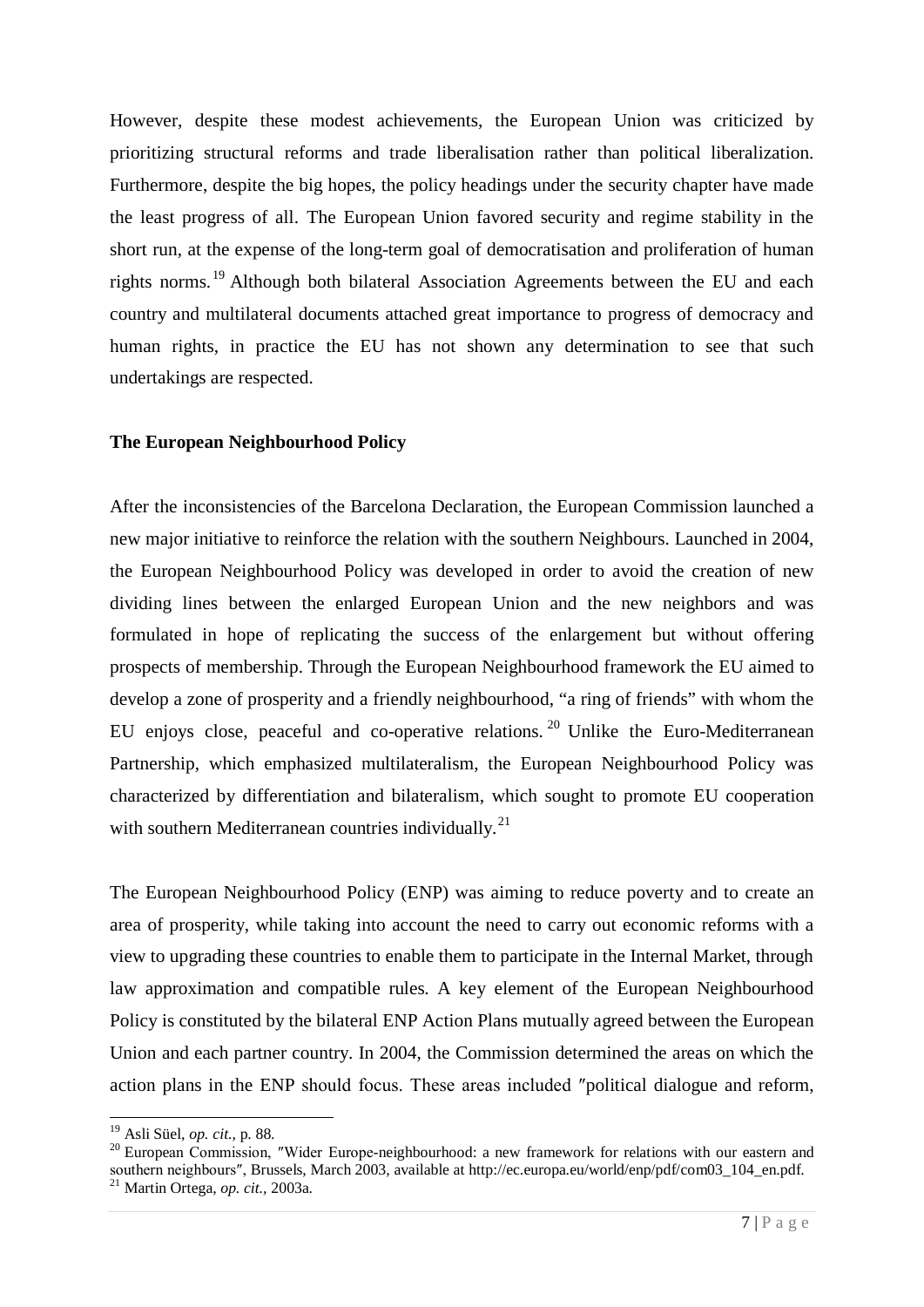trade and measures preparing partners for gradually obtaining a stake in the EU's Internal Market, justice and home affairs, energy, transport, information society, environment, and research and innovation, and social policy and people-to-people contacts".<sup>[22](#page-6-2)</sup> In the framework of these agreements, the EU provides financial and technical assistance to support the implementation efforts of the partner countries. From 2007 onwards, as part of the reform of Community assistance instruments, the TACIS and MEDA programmes have been replaced by a single instrument: **the European Neighbourhood and Partnership Instrument (ENPI).**

Compared to previous initiatives such the Euro-Mediterranean Partnership, the European Neighbourhood Policy put far more emphasis on democracy, human rights, and sustainable development. Furthermore, the ENP brought on the table more funds, more trade and more cooperation for the south that increased the EU effects on the region in terms of economic development, sustainability and human rights. However, these effects did not influence the question of democracy or the employment rates or poverty reduction that remained the main issues that all Mediterranean countries faced.

## **The European Union and the Arab Spring**

The Arab Spring gave an important impetus to the European Union policy towards the region. The popular demonstration that started in Tunisia in December 2010 have touched every Arab state of the region and brought new trends and new challenges that the European Union has to handle. More important is that the European Union can turn these challenges into opportunities by playing a crucial role in the events by helping the Mediterranean countries to stabilize the region, to build constitutional states and develop democracy and rule of law. With successful political and economic transition stories in the ex-communist Eastern Europe, with diverse and wide instruments at its disposal, the European Union can be a redoubtable player in the reconstruction game of the Mediterranean countries.<sup>[23](#page-7-0)</sup> Moreover, the EU is their natural partner in democracy and has been actively involved in the process of building democracy in the region.

<span id="page-7-1"></span> <sup>22</sup> European Commission, *European Neighbourhood Policy. Strategy Paper,* Brussels, May 2004, p. 3.

<span id="page-7-0"></span><sup>23</sup> Tobias Schumacher, ″The EU and the Arab Spring: Between Spectatorship and Actorness″, *Insight Turkey,*  Vol. 13, No. 3, 2011, p. 108.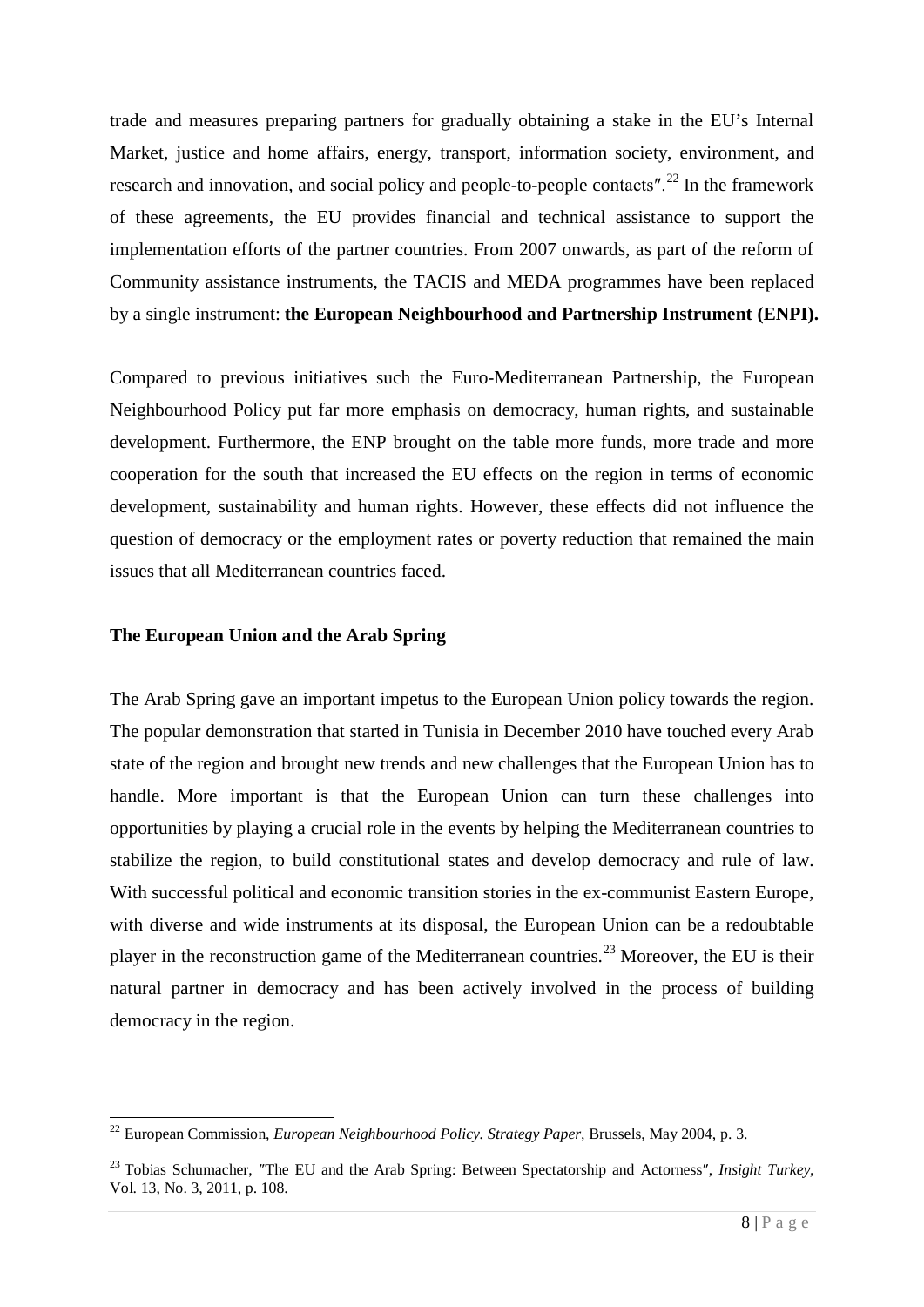The EU's response to the Arab Spring began with the Commission Communication of  $8<sup>th</sup>$  of March when the ambitious *Partnership for Democracy and Shared Prosperity with the*  Southern Mediterranean was launched.<sup>[24](#page-7-1)</sup> The Union actions were meant to promote a negotiated settlement of the conflict and to demonstrate the importance of Europe's role in the Arab Spring and the Middle East Peace Process. The New Partnership promised a new start that places the promotion of democracy and human rights at the central of its approach. The new initiative wants to be a joint commitment to common values, the advancement towards higher standards of human rights, the rule of law and good governance.<sup>[25](#page-8-0)</sup> Furthermore, in the new approach, the European Union stresses the differentiation and conditionality. Despite the commonalities of the region, the EU aims to focus on a differentiated approach for every country of the region, acting after the specificities of each of them. The partnership represent an incentive-based approach based on a differentiation "more for more"  $^{26}$  $^{26}$  $^{26}$ , those that go further and faster with reforms will be able to count on greater support from the European Union. The EU stressed the need for faster and more ambitious political and economic reform in order to assure the political participation, the freedom and the employment opportunities. Furthermore, in the *Partnership for Democracy and Shared Prosperity*, the European Union emphasized its support to the democratic and constitutional reform process. Judicial reform, enhanced transparency and fight against corruption are considered of particular importance in this process. The Union support for democratic transition includes support to establish an appropriate legal framework for holding of elections and the deployment of an important number of instruments designed to back up the democratic transition.

Furthermore, two months after the ″Partnership for Democracy and Shared Prosperity with the Southern Mediterranean″, the European Union launched a new and ambitious European Neighbourhood Policy that confirmed the European engagement with its neighbours and established a new framework that is aiming to promote ″deep and sustainable democracy with economic prosperity″.

The EU initiatives are vital for the development of the Mediterranean countries. The way the EU will succeed the transition will have an important impact not only on the specific country

 <sup>24</sup> European Commission, Joint Communication: *A Partnership for Democracy and Shared Prosperity with the Southern Mediterranean*, Brussels, 08.03.2011.

<span id="page-8-0"></span><sup>&</sup>lt;sup>25</sup> Paul James Cardwell, "Mapping out Democracy Promotion in EU's External Relations", European Foreign Affairs Review, Vol. 16, 2011, pp. 26-28.

<span id="page-8-1"></span><sup>&</sup>lt;sup>26</sup> Štefan Fülle, Commissioner for Enlargement and European Neighbourhood Policy.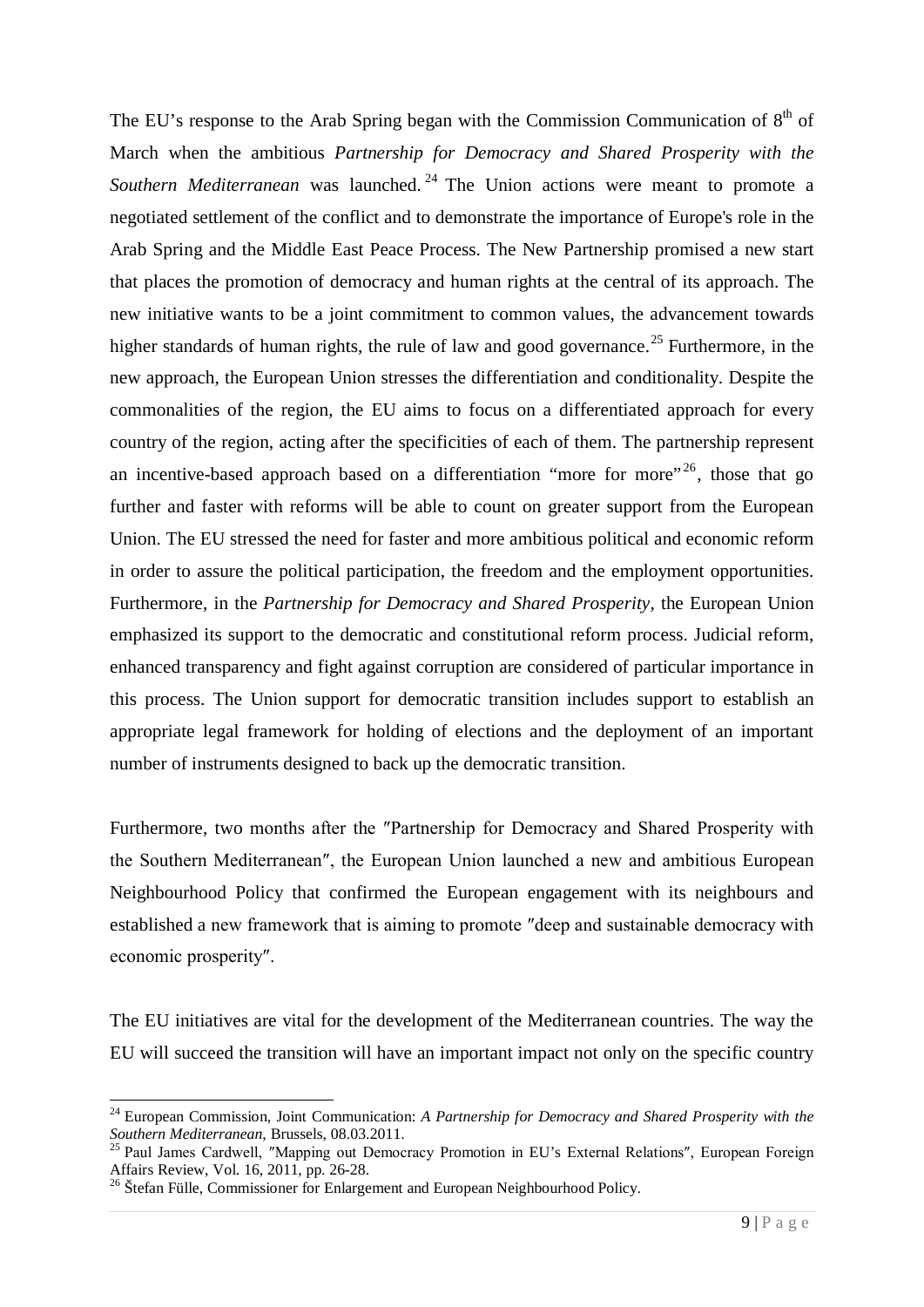but also on the region, given the chain of events that characterizes the pan-Arabic societies. As Catherine Ashton noted "the future of the Arab Spring depends on Tunisia and Egypt becoming success stories".<sup>[27](#page-8-1)</sup> What happens in the leading countries of the Arab Spring will send vital messages elsewhere. In Egypt, the EU is ensuring the free and fair parliamentary and presidential elections respecting in the same time the local ownership of the reform process and in Tunisia the EU implemented with success a Task Force that will allow the improvement of coordination of European and international support.

## **Conclusion**

The European Union's impact on the southern Mediterranean is marked by contradictory outcomes. Both, the Global Mediterranean Policy, the Euro-Mediterranean Partnership or the European Neighbourhood Policy brought successes and inconsistencies. While on one side the EU succeeded important reforms in trade liberalization (for example over the years the Mediterranean countries recorded upward flows) on the other hand the EU did not bring any positive changes in the political and social order of the region. However before labeling the European initiatives as failures it is important to note the ex-ante situation of the Mediterranean countries, before the EU initiatives. Although the EU did not bring clear changes over the times, the Union has the merit of installing the values of the democratic world in the Arab countries of Middle East and North Africa.

Based on values such as justice, democracy and freedom the uprisings have shown that the democratic values had an important echo on the region. Now, the Arab Spring opened new challenges where the European Union can play a crucial role by responding effectively to the demands and aspirations of the peoples of the region.

The transition process of the southern Mediterranean has to be supported by a realistic approach, where the European Union can led the way as a long-standing partner of the Mediterranean countries and also as an experienced leader of the transitional processes. Achieving the necessary coherence between the political reforms and economic and social policies are a sure guarantee of EU's success in the region and the way the EU can transform the contemporary Mediterranean challenges into great opportunities beneficial for the

 <sup>27</sup> Catherine Ashton, *Speech on North Africa and the Arab world,* Strasbourg, 6 July 2011.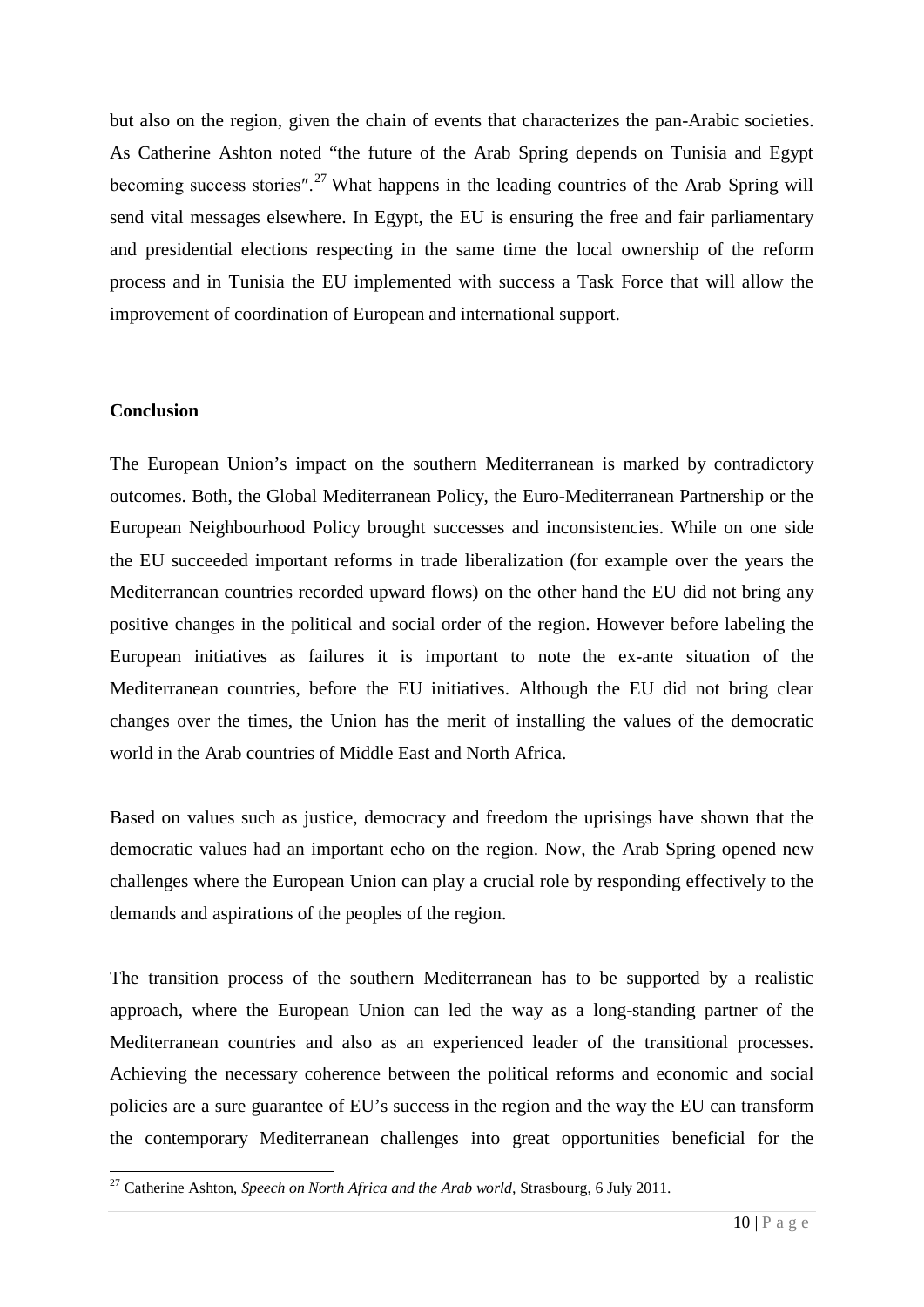European Union itself, for the Arab countries of the Middle East and North Africa and also for the rest of the globalized world.

*Ana Postolache has a Masters in European Studies from the Centre for European Studies, Alexandru Ioan Cuza University of Iasi Romania. She has also been a part of the Erasmus Exchange Program at the Aarhus University in Denmark. In 2010 she has volunteered as an Educational Counsellor at the Gheorghe Asachi University in Iasi, Romania.*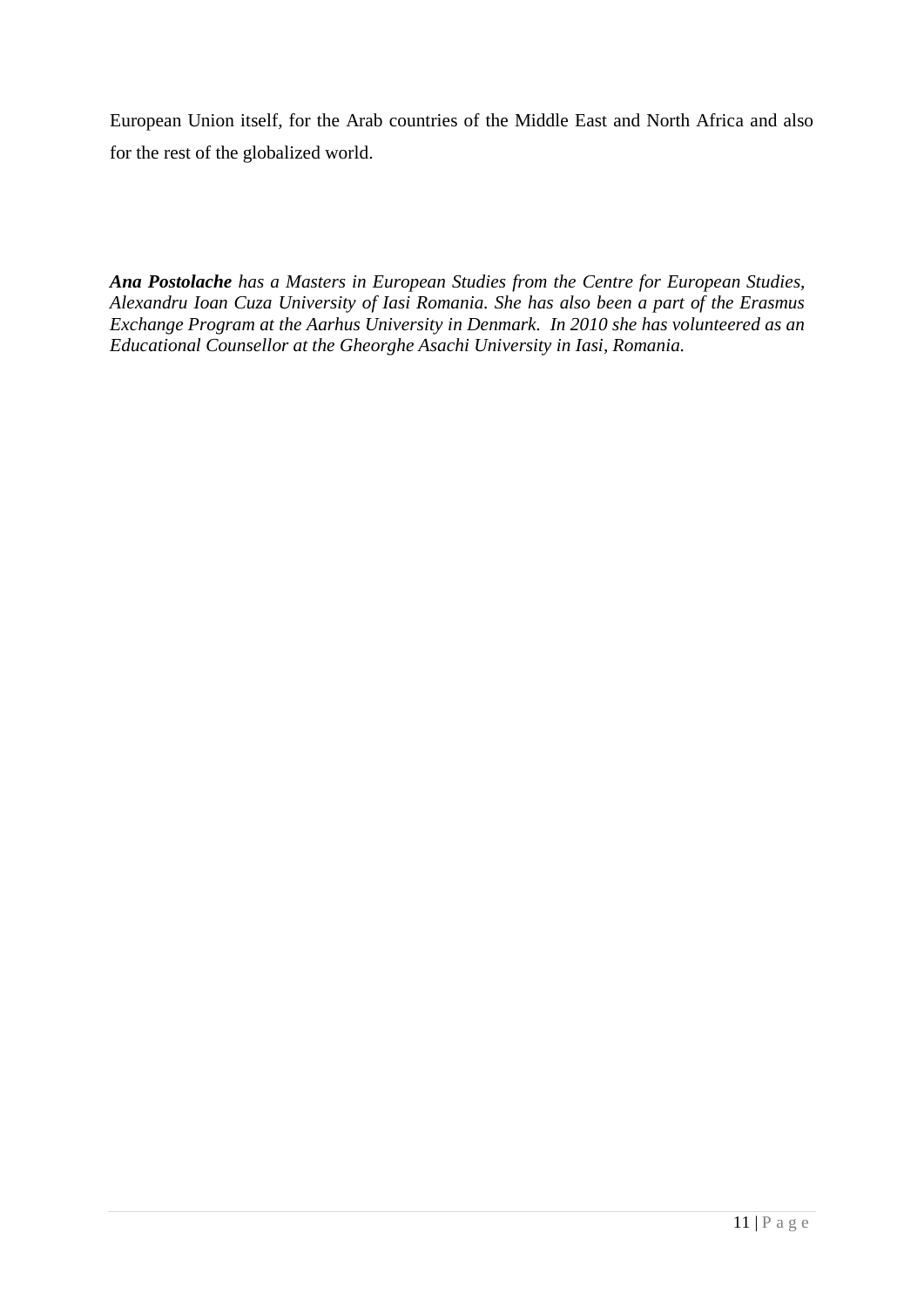# **References**

Ashton, Catherine, *Speech on North Africa and the Arab world*, Strasbourg, 6 July 2011, Available at:

[http://www.consilium.europa.eu/uedocs/cms\\_data/docs/pressdata/EN/foraff/123479.p](http://www.consilium.europa.eu/uedocs/cms_data/docs/pressdata/EN/foraff/123479.p%09df) df, accessed on 22.08.2011.

- Bicchi, Federica**, ″**The European Origins of Euro-Mediterranean Practices″, *Working Papers,* No. 12, 2004, Centre for the Analysis of Political Change, Berkley California, pp. 1-26.
- Calleya, C. Stephen, *Evaluating Euro-Mediterranean Relations*, Routledge, USA and Canada, 2005.
- Cardwell, Paul James, "Mapping Out Democracy Promotion in the EU's External Relations", *European Foreign Affairs Review,* Vol. 16, 2011, pp. 21-40.
- Emerson, Michael, Noutcheva, Gergena, ″From Barcelona Process to Neighbourhood Policy, Assessments and Open Issues″, CEPS Working Document, No. 220, March 2005, pp. 1-23.
- European Commission, *Barcelona Declaration adopted at the Euro-Mediterranean Conference*, Brussels, 1995, Available at:
- [http://trade.ec.europa.eu/doclib/docs/2005/july/tradoc\\_124236.pdf,](http://trade.ec.europa.eu/doclib/docs/2005/july/tradoc_124236.pdf) accessed on 29.08.2011.
- European Commission, ″Wider Europe—neighbourhood: a new framework for relations with our eastern and southern neighbours", COM (2003) 104 final, 11 March 2003, Available at [http://ec.europa.eu/world/enp/pdf/com03\\_104\\_en.pdf,](http://ec.europa.eu/world/enp/pdf/com03_104_en.pdf) accessed on 28.09.2011.
- European Commission, *European Neighbourhood Policy. Strategy Paper,* Brussels, May 12 2004.
- European Commission, *A new response to a changing Neighbourhood,* Brussel, 2011, Available at: [http://ec.europa.eu/world/enp/pdf/com\\_11\\_303\\_en.pdf,](http://ec.europa.eu/world/enp/pdf/com_11_303_en.pdf) accessed on 09.09.2011.
- European Commission, Joint Communication: *A Partnership for Democracy and Shared Prosperity with the Southern Mediterranean*, Brussels, 08.03.2011, Available at: [http://eeas.europa.eu/euromed/docs/com2011\\_200\\_en.pdf/,](http://eeas.europa.eu/euromed/docs/com2011_200_en.pdf/) accessed on 12.08.2011.
- Ghesquiere, Henri, ″Impact of European Union Association Agreements on Mediterranean Countries″, *IMF Working Paper,* August 1998, pp. 1-26.
- Gomez, Ricardo, ″The EU's Mediterranean Policy: common foreign policy by the backdoor?″,